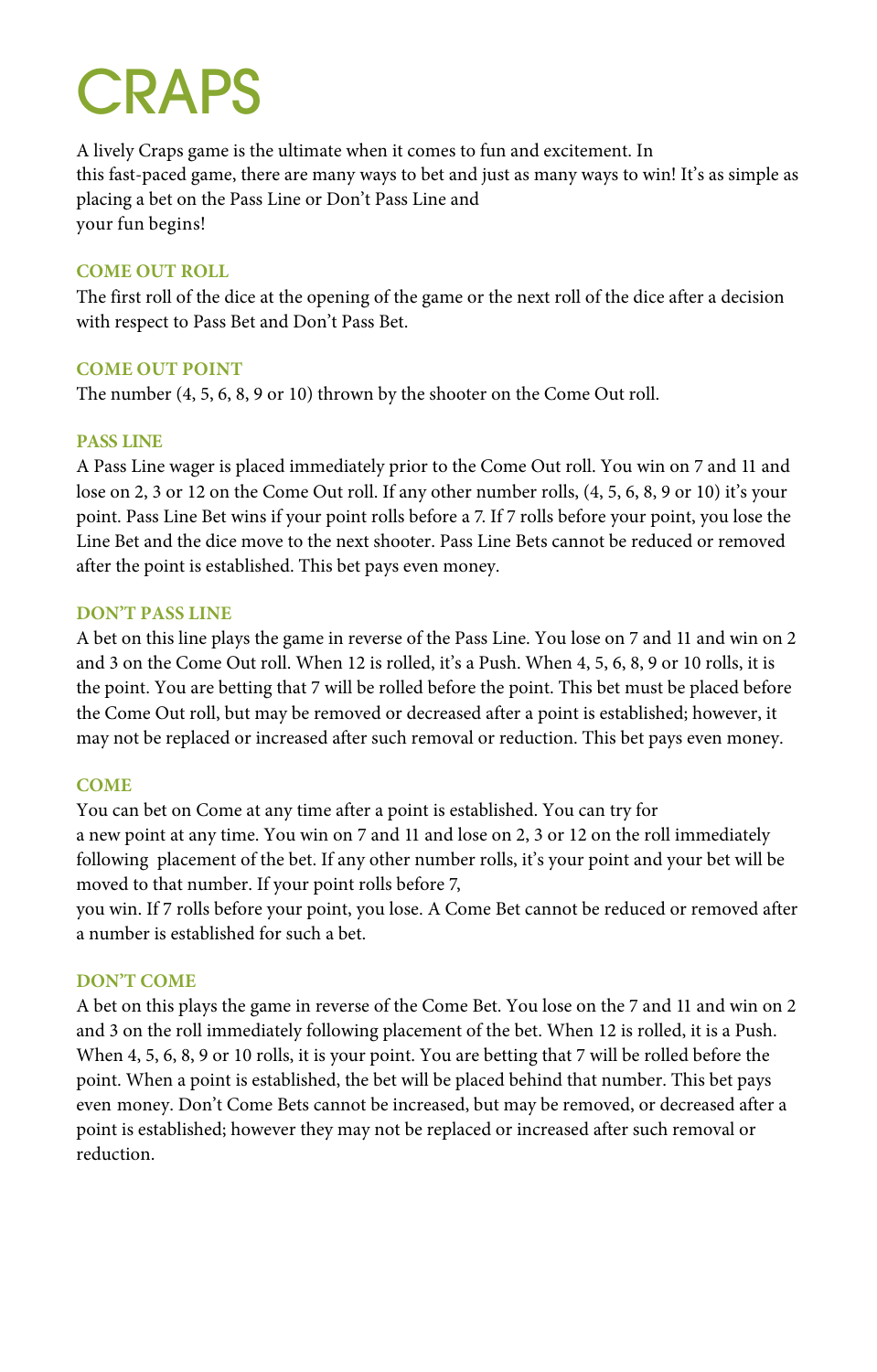#### **ODDS**

An additional wager in support of a Pass Line/Come Bet may be made. This bet is known as an Odds Bet. The Odds Bet for the Pass Line/Come Bet may be placed or removed any time after the Come Out roll and the point is established. Come Bet Odds are inactive on the Come Out roll unless called "on" by the player. Odds on the Pass Line/Come Bet for the point of 4-10 may be a maximum of 10 times.

#### **LAYS**

An additional wager in support of the Don't Pass Line/Don't Come Bet may be made. This bet is referred to as a Lay Bet. The Lay Bet for the Don't Pass Line/Don't Come Bet may be placed or removed any time after the Come Out roll and the point is established. Lay Bets always work. Lay Bets on the 4 and 10 allow you to win a maximum of 3 times your original wager (flat bet) on the Don't Pass Line/Don't Come Bets and you have to lay 2 to win 1. Lay Bets on the 5 and 9 allow the player to win a maximum of 4 times the original wager on the Don't Pass Line/Don't Come Bets and you have to lay 3 to win 2. Lay Bets on 6 and 8 allow you to win a maximum of 5 times your original wager on the Don't Pass Line/Don't Come Bets and you have to lay 6 to win 5.

#### **FIELD**

You can bet on every roll of the dice. If 2, 3, 4, 9, 10, 11 or 12 rolls, you win. All numbers pay even money, with the exception 2 pays double and 12 pays triple. If 5, 6, 7 or 8 rolls, you lose. The Field is a one-roll bet.

#### **PLACE BETS TO WIN**

On a Place Bet, you can bet on 4, 5, 6, 8, 9 and 10 at any time. If your number rolls before 7, you win according to the odds payout chart. If 7 rolls before your number, you lose. Place Bets are inactive on the Come Out roll unless called "on" by the player.

#### **BUY BETS**

Buy Bets are exactly the same as Place Bets except by paying a 5% commission on the Buy Bet, you receive the true odds as shown on the chart. Buy Bets are inactive on the Come Out roll unless called "on" by the player. A Buy button denotes this bet.

#### **LAY BET**

You may Lay a bet against 4, 5, 6, 8, 9 or 10 at any time. In order to do so, you must pay a 5% commission based on what you could win. Lay Bets always work. Check the chart for the payoffs. A Lay button denotes this bet.

#### **HOP BETS OR PROPOSITION BETS**

These are one-roll bets, except for Hard Ways. The dealer will place all Proposition Bets in the center of the Craps table. The dealer will take or pay all Proposition Bets on the next roll of the dice except for Hard Ways. Unless you request otherwise, your winning bet remains in action.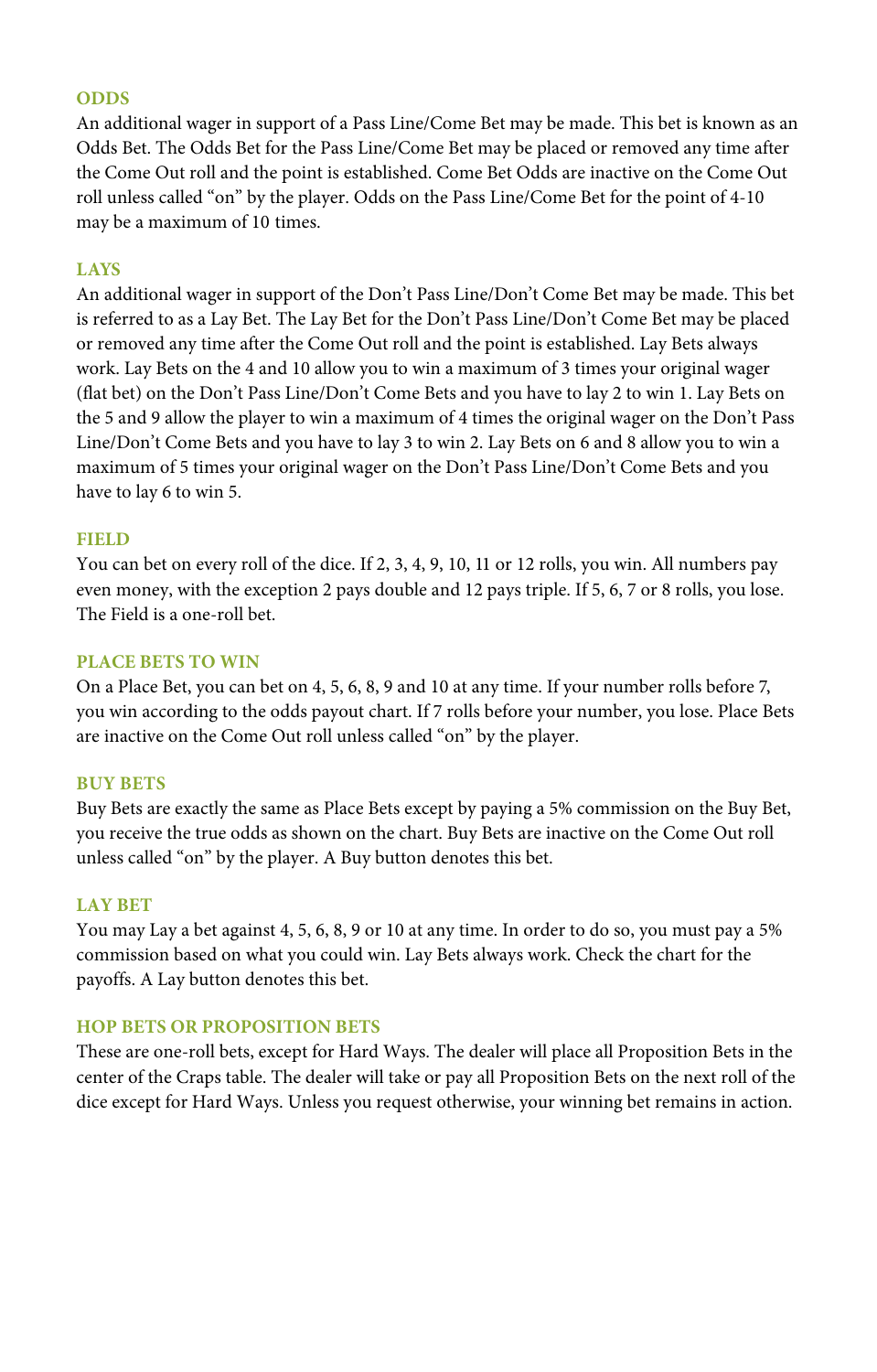#### **ANY 7**

You can bet Any 7 on any roll of the dice. When 7 rolls, you win and are paid 4 to 1. If any other number rolls, you lose. This is a one-roll bet.

#### **ANY CRAPS**

You can bet on any roll of the dice. If 2, 3 or 12 rolls, you win and are paid 7 to 1. If any other number is rolled, you lose. This is a one-roll bet.

#### **HARD WAYS**

There are four Hard Ways combinations: Hard Four (two 2s), Hard Six (two 3s), Hard Eight (two 4s) and Hard 10 (two 5s). You can bet the combination you want at any time. Hard Way wagers win if the selected Hard Way is rolled before a 7 and lose if a 7 is rolled or the selected number is rolled in any other way prior to the selected Hard Way being rolled. For instance, if you bet the Hard Six (two 3s) you win when that rolls before 7 or any Easy Six (5 and 1, or 2 and 4). Hard Ways pay high odds as listed in the payout chart. Hard Ways are inactive on the Come Out roll unless called "on" by the player.

#### **HORN BET**

Horn Bets consist of a combination of four numbers: 2, 3, 11 and 12. If any of these numbers are rolled, you win. If any other number is rolled, you lose. One-fourth

(1/4) of the Horn Bet is wagered on each of the individual numbers (2, 3, 11 and 12). If any of these numbers roll, you win and are paid at the odds as listed in the payout charts. If any other number is rolled, you lose. This is a one-roll bet.

#### **HORN HIGH BETS**

There are four Horn High combinations: Horn High 2 (Aces), Horn High 3 (Ace, Deuce), Horn High 11 (5, 6) and Horn High 12 (2 Sixes). If 2, 3, 11 or 12 rolls, you win; if any other number is rolled, you lose. This is a one-roll bet. How this differs from a Horn Bet is that one-fifth (1/5) of the Horn High is bet on each of the individual Horn numbers (2, 3, 11, 12), with an additional one-fifth (1/5) of the bet on the designated Horn High number. For example, Horn High 11: two-fifths (2/5) of the bet on 11, one-fifth (1/5) on 2, one-fifth (1/5) on 3, one-fifth (1/5) on 12.

#### **2, 3, 11 OR 12**

You can bet on 2, 3, 11 or 12 individually. These are one-roll bets. The winning payoff on 2 or 12 is 30 to 1. The winning payoff on 3 or 11 is 15 to 1. If any other number other than the number bet rolls, you lose.

#### **FIRE BET—HOW TO BET:**

- $\bullet$  Only  $\$1.00$  to  $\$25.00$  wagers will be accepted. Fire Bets must be in whole dollar increments.
- A Fire Bet will only be accepted prior to the shooters first Come Out Roll.
- When making a Fire Bet, place your wager on the numerically marked Fire Bet circle on the layout below your betting position.
- The dealer will collect the Fire Bet wagers and place them in their coordinating betting circles, in front of the box person. They will remain there until the bet is won or lost.
- Once made, a Fire Bet cannot be called off or taken down.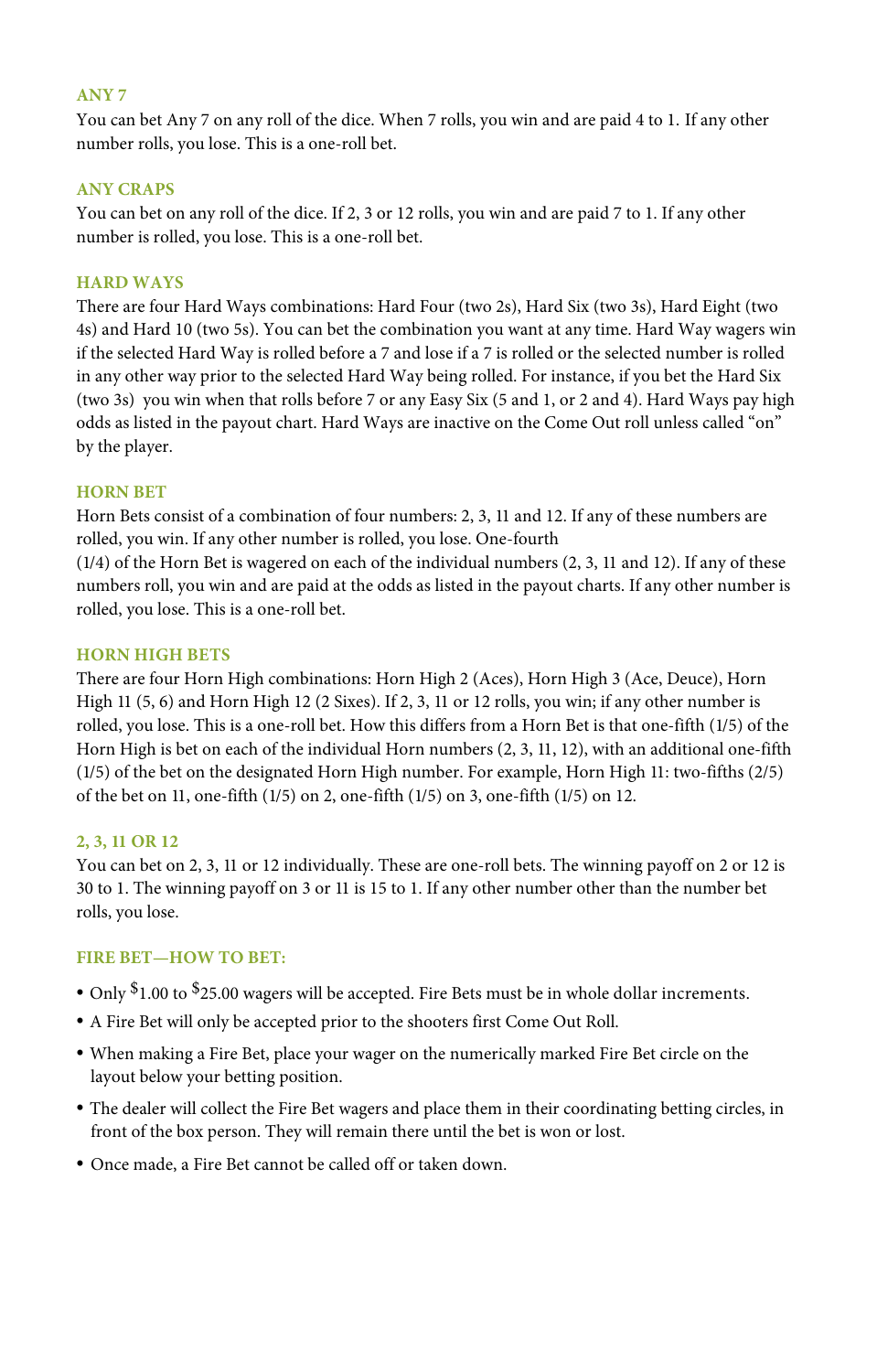## **RULES OF THE GAME**:

- The object of the Fire Bet is for the shooter to make as many "Individual Points" as possible before he/she 7's Out. The term "Individual Point" means that the shooter successfully makes a point (4, 5, 6, 8, 9 or 10) which previously has not been made; it will count as one "Individual Point" made. Note: Successfully making the same point more than once will only count as one "Individual Point" towards a payoff threshold.
- Only the highest payoff level met will be paid. Example: If 5 "Individual Points" are successfully made, only the 5-point payoff will be made and not the lesser payoff threshold(s) that were met.
- "Individual Points" do not have to be made in any specific order.
- Winning or losing on the Come Out roll will not affect this wager.
- Only Sevening Out will terminate the wager.
- Special Fire Bet pucks will be used to keep track of "Individual Points" made.

# **PAYOFF TABLE**

(Above Payoffs are "And Down.") 4 "Individual Points" pays 25 for 1 5 "Individual Points" pays 250 for 1 6 "Individual Points" pays 1,000 for 1

# **CRAPLESS CRAPS**

Crapless Craps is a version of a standard dice game without the possibility of losing on the Come Out roll. It is played almost exactly the same except there are 10 numbers called point numbers. They are 2, 3, 4, 5, 6, 8, 9, 10, 11 and 12. All rolls made prior to the player tossing one of the point numbers will be referred to as the Come Out roll, regardless of whether it is the first, second or third roll, or any roll thereafter. The wager wins if the Come Out roll is 7.

# **PASS LINE**

The player wins on 7 on the Come Out roll (no point is established). If any other number rolls, it becomes the player's point. If the player's point rolls before 7, the player wins. After the Come Out roll, if 7 rolls before the player's point, the player loses and the dice move to the next player.

# **FIELD BET**

The Field contains the numbers 2, 3, 4, 9, 10, 11 and 12. All numbers pay even money, except 2 pays double and 12 pays triple. The Field Bet may be made at any time and is a self-service, one-roll wager.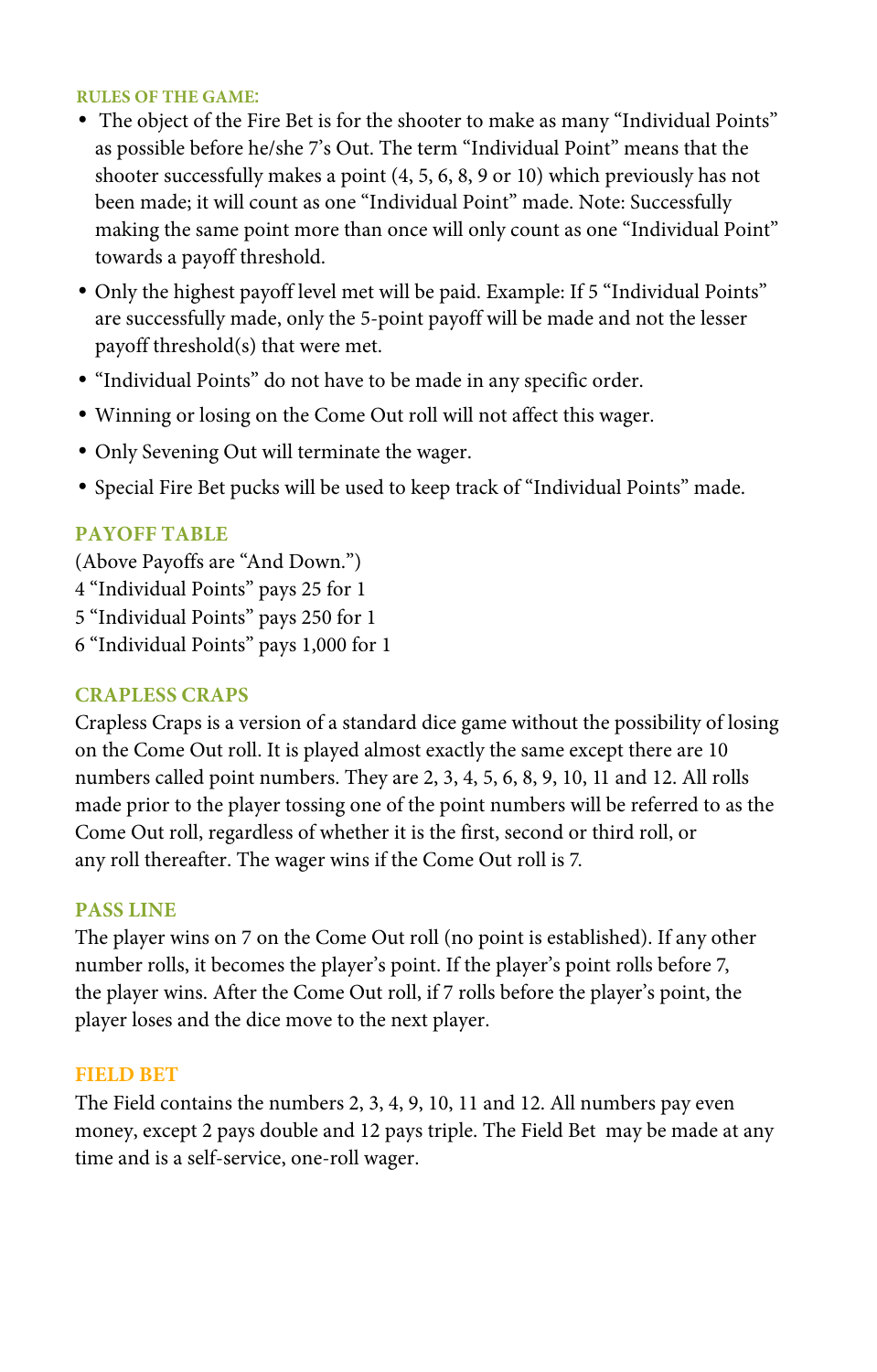## **PASS LINE ODDS**

If a player has a bet on the Pass Line, he/she is eligible to make an additional bet known as an Odds Bet. Players put down the Odds themselves, and can pick them up any time before a decision roll has been made. The Odds are placed behind the Pass Line Bet about an inch and one-half to two inches away.

## **PAYOUT ODDS**

2 and 12 odds Payoff is 6 to 1 3 and 11 odds Payoff is 3 to 1 4 and 10 odds Payoff is 2 to 1 5 and 9 odds Payoff is 3 to 2 6 and 8 odds Payoff is 6 to 5

# **OTHER CRAPLESS CRAPS WAGERS** *COME BETS*

The player can place a Come Bet any time after the Come Out roll. It is like starting over, creating a whole new game within a game. Players win on any 7 on the roll immediately following the placement of the bet. If any other number rolls, it is the player's point. If the point rolls before a 7, the player wins. If 7 rolls before the point, the player loses. The player may bet odds on top of the Come Bet after the Come Bet point is established. The odds offered are identical to the Pass Line Odds Bets.

# *PUT BETS*

The player can place a Put Bet at any time before/after the Come Out roll. Similar to a Come Bet, it is like starting over. It is creating a whole new game within a game except players do not need to go through the Come to wager on a selected number 2, 3, 4, 5, 6, 8, 9, 10, 11 and 12. Put Bets can be placed with odds and a player wins immediately once the selected number 2, 3, 4, 5, 6, 8, 9, 10, 11 and 12 is rolled. If 7 rolls before the number selected, the wager loses.

# *PLACE BETS*

Place Bets allow players to bet the point numbers without having to go through the Come. Place Bets may be made individually or in groups (inside, outside and across). Place Bets lose when a 7 is rolled, and win every time the number is rolled. Place Bets are "off" on the Come Out roll unless called "on" by the player. 2 and 12 Pay 25 to 5, 3 and 11 Pay 13 to 5, 4 and 10 Pay 9 to 5, 5 and 9 Pay 7 to 5, 6 and 8 Pay 7 to 6.